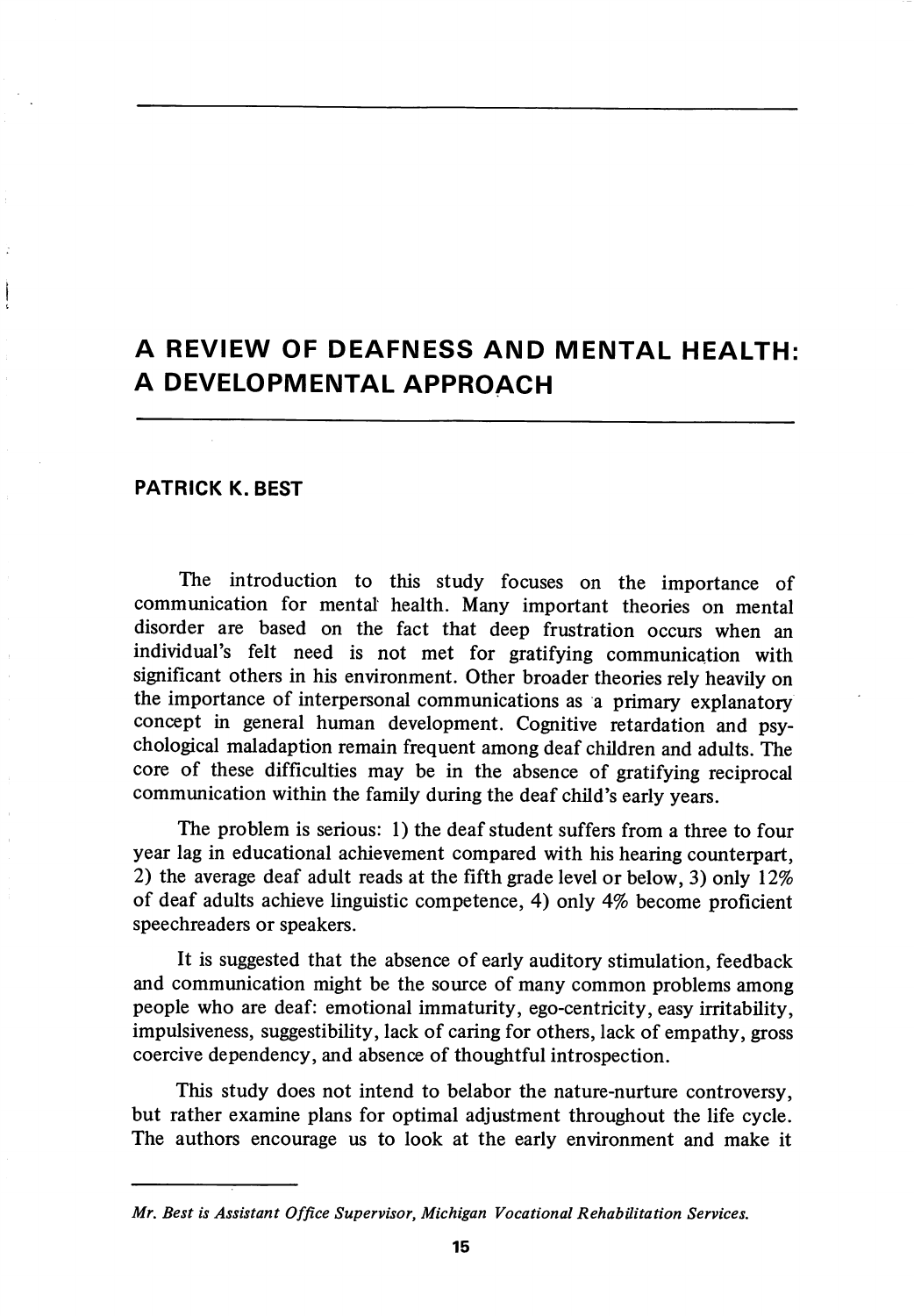optimally effective as a learning environment. The earliest years are also crucial from the standpoint of preventive mental health planning. Parents are often filled with anguish on the one hand, and inflated with hopes for the future on the other. The developmental problems of deafness differ at each age level and often hinge on communicative competence. The primary method of study, therefore, in this thesis is the developmental approach.

The ensuing chapters seek a unifying theory to explain the persistent discrepancy between the normal potential and the depressed achievement of the Deaf. Dr. Schlesinger states that she is seeking to understand the interaction between the environment and the deaf individual by building a developmental framework.

The L.P.N.I. Study is based on Erikson's epigenetic scheme. In this scheme the whole life cycle is divided into "the eight stages of Man." The human being goes through a sequence of critical phases in what is an integrated psycho-social developmental plan of nature. The successful solution of any crisis depends on its difficulty and the resources available.

### 1. Basic Trust vs. Mistrust: (Infancy)

The infant establishes a sense of trust in the world. The infant conveys the message, "I am what I am given." Piaget especially has emphasized the importance of the environment in early perceptual and cognitive experience.

The impact of deafness: The mother suffers guilt, sorrow, mourning, and anger which interfere with her warm relationship with the baby. Parents usually feel let down by the professionals at diagnostic time, and so they go shopping. Deaf parents are more accepting of the diagnosis. Some solutions to the problem at this stage are: sophisticated hearing aids and a greater variety of visual stimuli. Dr. Schlesinger concludes the discussion of this stage by stating that it is unclear how much the infant suffers. The parents certainly suffer and if their anxieties are not properly resolved, the child will accordingly suffer.

# 2. Autonomy vs. Shame and Doubt: (Early Childhood 18 months to 3 years)

The goal of this stage is to develop autonomy and separateness. The child conveys, "I am what I will." If a child isn't helped to be autonomous he will always require minute and stubborn control.

The impact of deafness: Words can be used as weapons in the battle for childhood autonomy. Words can be held or let go at will. A child can self-destructively win the word battle just as he can win the battle of the potty. Some mutism therefore is psychological. Deaf children show a delayed resolution of the autonomy crisis. Parents routinely do not let their children have the same independence as their hearing siblings. Speech seems to be the area of importance to most parents. The child may see the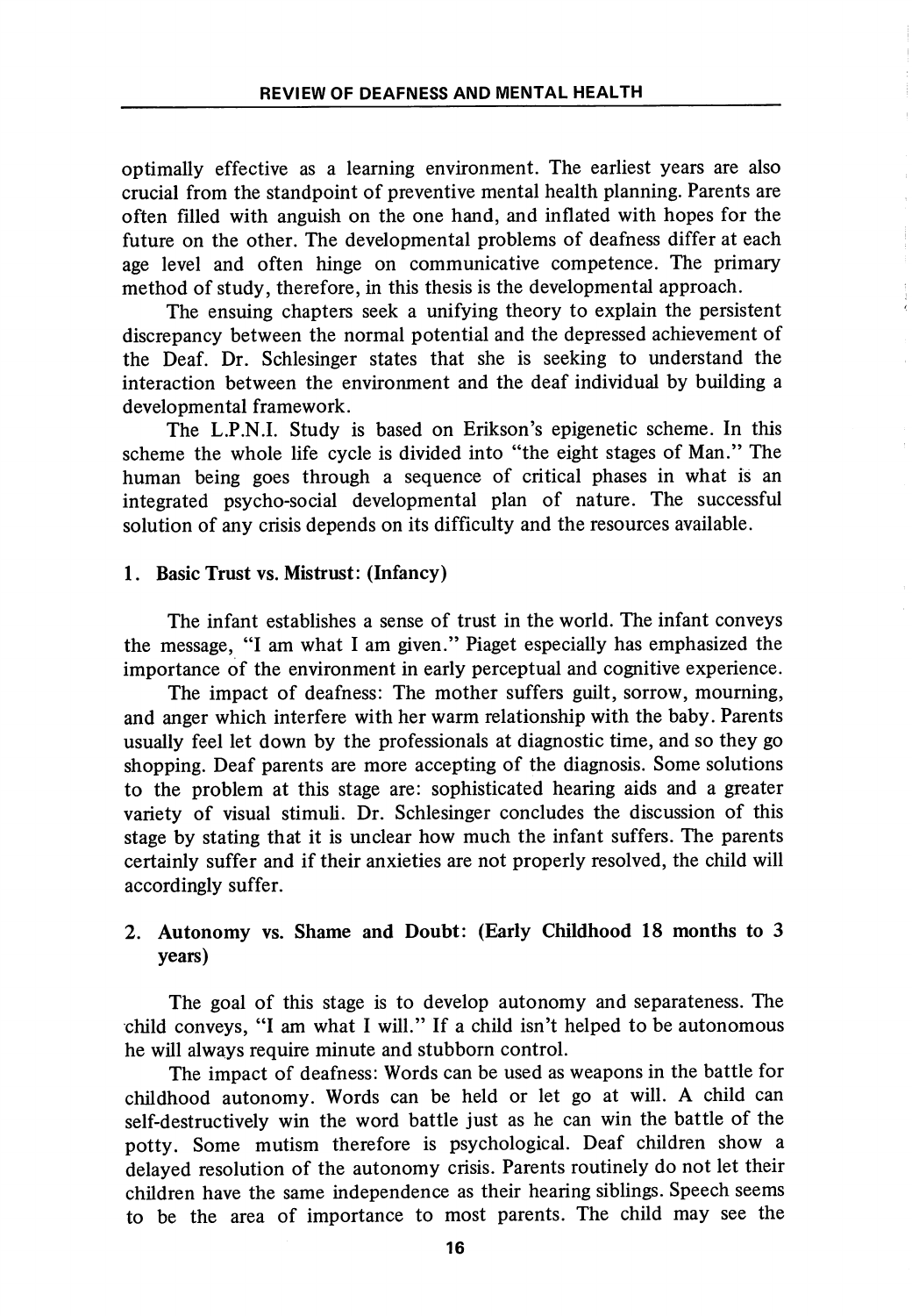insistence as punitive and react with rebellious mutism. Many deaf children go through this stage with negativism, because negativism is the only way he can bring about his independence. If he habitually loses these battles of independence, he becomes hostile.

### 3. Initiative vs. Guilt: (Childhood 3-6 years)

During this stage the child is saying, "I am what I can imagine." The child identifies with the plumber and the fireman, etc. Parents need to let the child pursue his locomotor quests. Parents teach their children by good example at this stage.

The impact of deafness: Deaf children are exuberant only in their actions. They are inhibited by numerous safety regulations. Schools for the deaf place a premium on immobility. Optimal teaching situations are hard to achieve. Deaf children are deprived of contact with successful deaf adults.

## 4. Industry vs. Inferiority: (6-11 years)

The child is saying, "I am what I can learn." His basic task is to develop a sense of industry with an accompanying sense of mastery.

The impact of deafness: Society is not usually kind to its "exceptional" members. There is still, for example, pervasive disapproval of one of the most potentially useful coping mechanisms of deafness — the American sign language. Deafness, more than other disabilities, frightens the uninitiated into a "shock  $-$  withdrawal  $-$  paralysis" reaction on their first exposure. Teachers of the deaf have a sense of provincialism and despair about them which reinforces underachievement in deaf students. No tests of verbal competency have been given in the language of signs, even though this is the language spoken by 80% of deaf adults.

## 5. Identity vs. Identity Diffusion: (Adolescence)

Adolescence brings with it problems of emancipation, independence, personal and social purpose. Adolescents who have successfully resolved previous crises of trust, will, imagination, and competency are prepared for the encounter with adolescence. Parents who have resolved their own crises of generativity and care are best prepared for meeting problems of adolescence with flexibility.

The impact of deafness: The typical deaf adolescent approaches the crisis with a delayed resolution of the previous crises. Society idolizes a normalcy he cannot achieve instead of cultivating his unique areas of competency. Many parents are no longer able to deny the encompassing effects of deafness on some of their cherished goals. Some adolescents solve the identity crisis by entering "the deaf world" and excluding, temporarily, "the hearing world." Those who do the opposite, and try to "pass" for a hearing person, often suffer pathological consequences.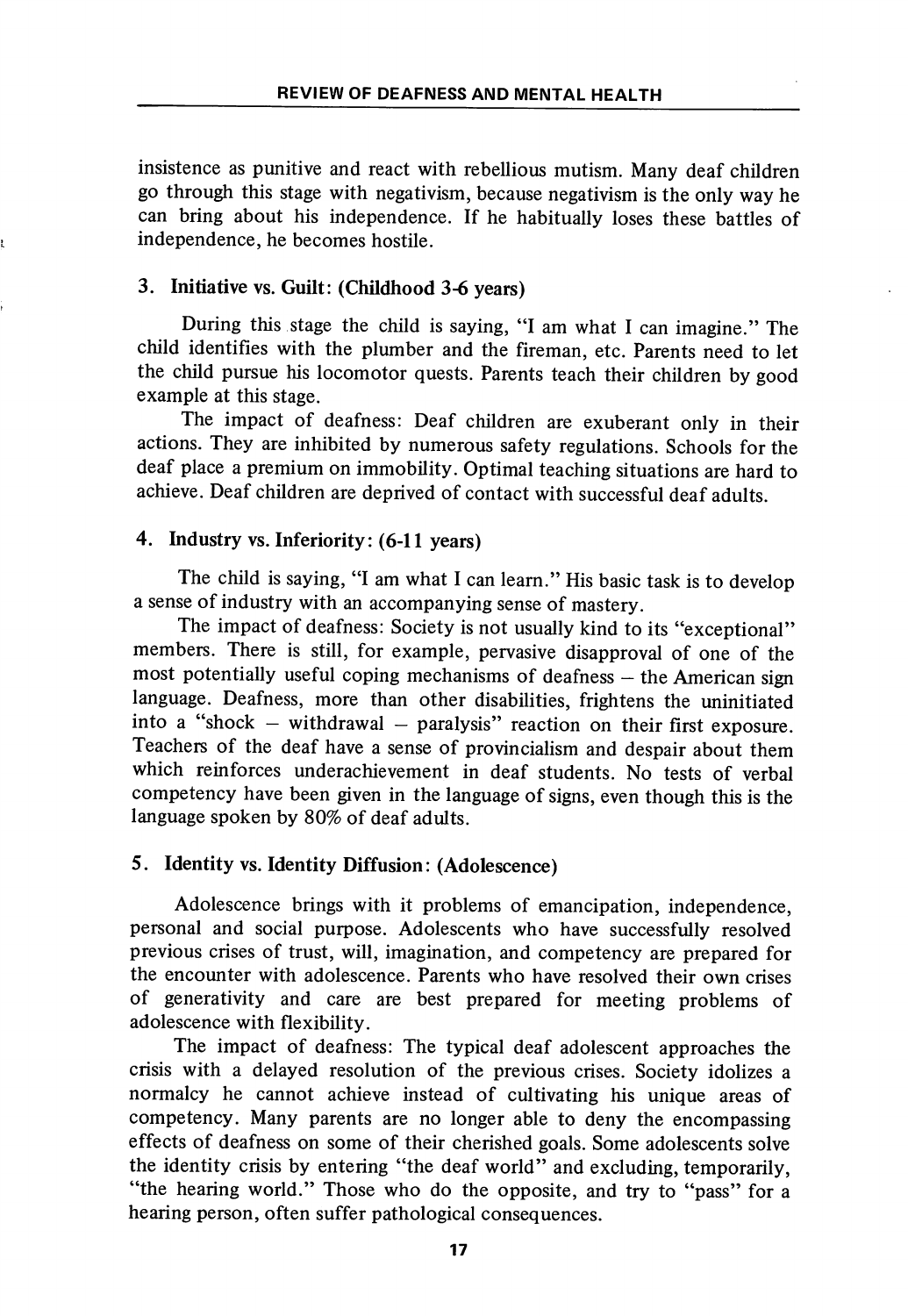#### 6. Intimacy vs. Isolation: (Young Adulthood)

The successful resolution of the problems of love and work entails a successful resolution of the identity crisis of adolescence. Those who are not sure of their identity dare not commit themselves to work and personal intimacy for fear of being submerged by institutions and for fear of losing their fragile sense of self.

The impact of deafness: Many young deaf adults give evidence of identity diffusion. In this period they become separated from the protective settings of school. They find the world quite different. Many have not achieved internalized controls and motivations. Often there is regression to impulsivity and dependency. If maturity has not been achieved, intimacy will be replaced by isolation or frantic, superficial relationships. Work may take the form of frequent change of jobs, or be replaced by total avoidance and consequent non-gratification. Work paralysis (a deep sense of inadequacy) often sets in.

# 7. Generativity vs. Stagnation: (Parenthood)

There is a direct relationship between receiving early adequate mothering and being able later in life to become an adequate mother.

The impact of deafness: Individuals who still demand coercive gratification of their own needs will have difficulty in receiving a child in trust and postponing their own narcissistic needs. Some immature deaf parents have felt so incompetent in the task of child-rearing that they have entrusted the care of their infants to others. Dr. Rainer and his associates at New York Psychiatric Institute find that deaf parents do better with their deaf than with their hearing children. Many deaf parents use their hearing children as messengers with the hearing world.

#### 8. Integrity vs. Despair: (Old Age)

The ability to remain productive, or to accept decreased productivity, enables the old to view their own life cycle benevolently.

The impact of deafness: Dr. Schlesinger admits "we simply do not know the effect that deafness has on the crisis of old age." She postulates that the impact could be devastating or it could be relatively easy since the deaf person has been equipped for this adjustment by a life of deprivation.

Since there has been little research on the incidence of mental health problems among the deaf. Dr. Meadow undertook such a study at the California School for the Deaf (Berkeley). Dr. Rainer and his associates at N.Y.P.I. in 1963 had found that there was no higher incidence of schizophrenia among the deaf then the hearing. However, their "problems of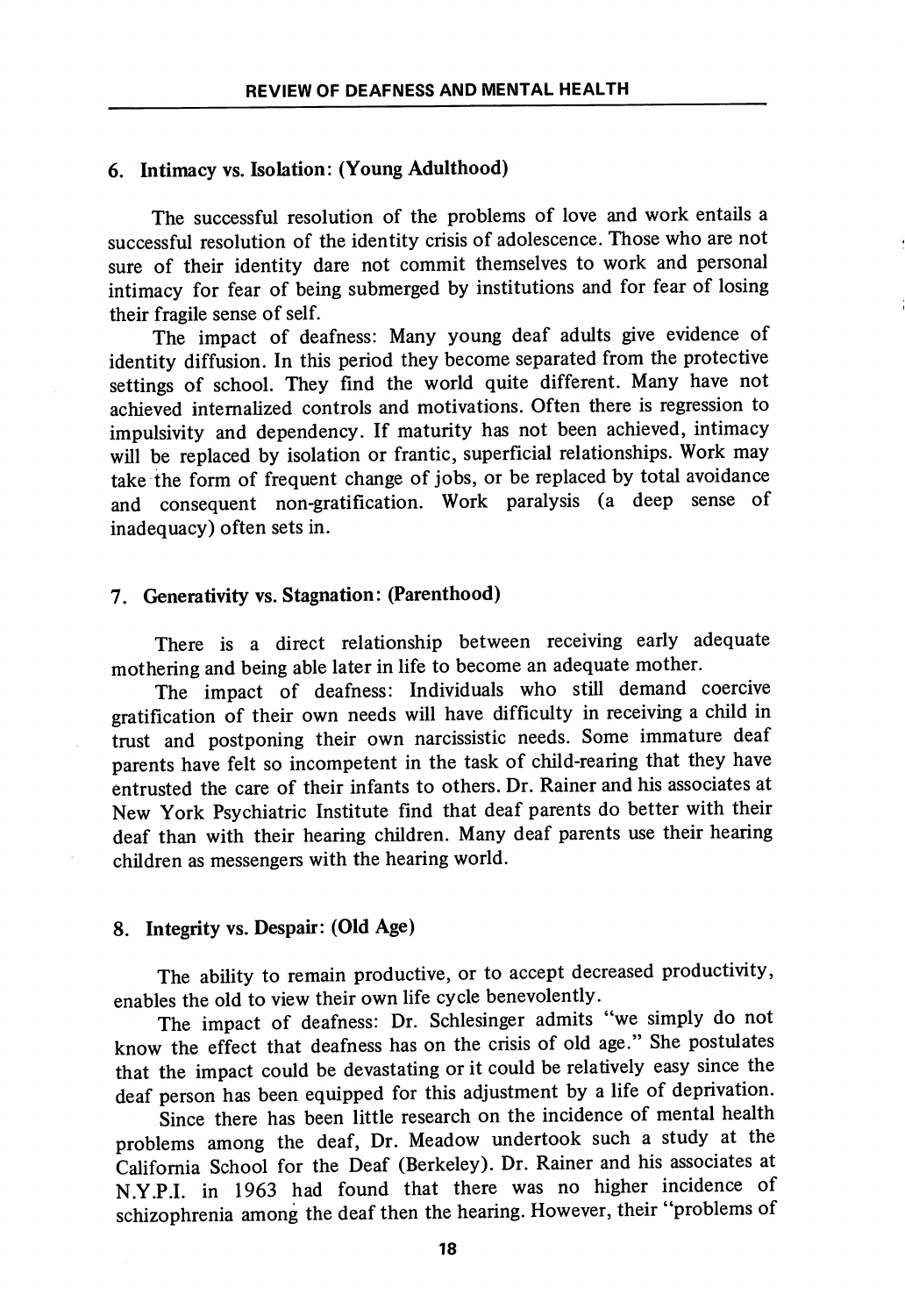living" were higher.

Dr. Meadow's survey of teachers and counselors at the California School for the Deaf showed that 11.6% of the students suffered severe emotional disturbance and 19.6% had serious behavior problems. She compared this with a study of hearing students in the Los Angeles public schools where it was found that 2.4% had severe emotional disturbances and 7.3% had serious behavior problems.

Some of the significant findings are as follows:

- 1) the diagnoses of teachers and psychiatrist usually agree;
- 2) one-half of the emotionally disturbed children came from non-intact families;
- 3) a large proportion of the disturbed children came from small families;
- 4) 61% of the disturbed children had I.Q.'s below 100;
- 5) 55% of the disturbed children had unknown etiologies;
- 6) girls comprised 55% of the E.D. group. Measurements of extreme passive behavior were used as well as measurement of aggressive behavior. This method revised certain previous theses that boys outnumbered girls in emotionally disturbed classifications.

The report of their clinical experiences emphasizes that mental health intervention among the deaf must have a preventive orientation. Three stages of prevention are noted:

- 1) primary prevention counteracting harmful circumstances before they have had a chance to produce illness;
- 2) secondary prevention  $-$  working with patients with incipient or mild disorders;
- 3) tertiary prevention rehabilitating those with psychiatric dis orders.

During the four years of the study, 215 patients were identified; 28% of these were found to be seriously disturbed. During the early years of the project 40% of the patients were adults (21 and older). In the last year, 75% were under 21. The change occurred largely because the staff found they had much greater success with the under 21 group and consequently became selective at intake.

The procedures followed were: referral, intake, diagnostic study, brief or long term therapy (more than six months), collaboration and case consultation.

25% of the cases were treated by consultation with other agencies. Consultation was received only at the diagnostic stage and included: clinical testing, speech and language evaluation, educational and medical evaluation. The service team used no hard and fast eligibility criteria, other than "how and who can we serve?" The policy was to consider any and all referrals and to render in each case an appropriate professional decision.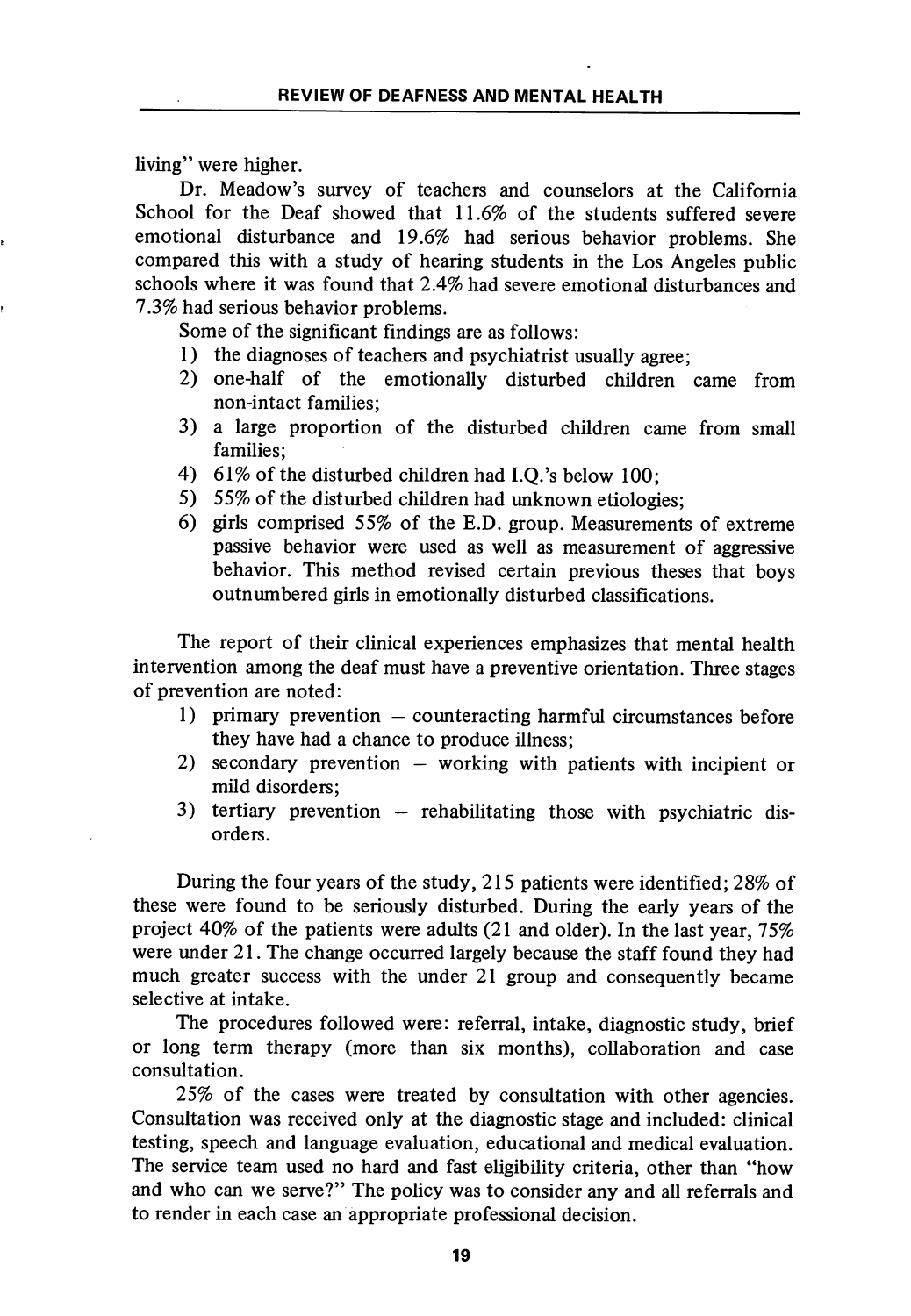Sign language was employed by the therapist when appropriate. Interestingly it was not the use of sign language but the accepting attitude toward it that facilitated successful therapy.

A distribution of the caseload was given by APA diagnostic categories,

| psychoses             | 19% |
|-----------------------|-----|
| neuroses              | 4%  |
| personality disorders | 15% |
| special symptoms      | 2%  |
| transient situational | 16% |
| behavioral disorders  | 27% |
| social maladjustment  | 4%  |
| mental retardation    | 7%  |

It was not felt, however, that diagnostic labels said very much about the practical therapeutic problems that were encountered and the ways in which the therapists dealt with them. Therefore, case examples were given using each of Erickson's eight stages of man to illustrate the major types of problems treated. For example, the case of Ruth, a young deaf adult was explained within the framework of "intimacy vs. isolation." She showed a very immature conscience. As a job applicant she was asked to fill out a personnel form. She deluded herself into thinking that a youthful indiscretion gave her a "criminal record," and so she withdrew from the task of looking for a job. The therapist set about bolstering up her confidence by empathetic listening, suggesting insights to explain her behavior, suggesting practical steps, and accompanying her at job interviews.

The clinic team defined success as: "forward movement in terms of behavioral change and/or situational change that reduced the presenting problems." With such criteria, the treatment outcome was successful in 82% of the cases of those under 21, and 57% of the cases of those over 21. The prognosis was found to be correct in 97% of the cases.

In a discussion of the preventive aspects of community psychiatry. Dr. Schlesinger maintains that mental health professionals are not the prime promoters of mental health. They can only provide corrective experiences to the individuals who have lacked them. She found that her most useful contribution to the community was as a consultant.

Consultation with teachers at the California School for the Deaf at Berkeley involved helping them out of their provincialism and despair of achievement. Teachers and counselors were encouraged to bring their feelings on manualism vs. oralism out in the open. The result was mutual respect and not polarization. It was observed that there are good results when parents and teachers are emotionally close.

Consultation with teachers and parents in a city school system for the deaf was related to helping solve discipline problems and distinguishing between acceptable and unacceptable aggressive behavior. Professionals in other agencies also sought the expertise of the L.P.N.I. team. Dr. Schlesinger found that "the shock  $-$  withdrawal  $-$  paralysis" results from professionals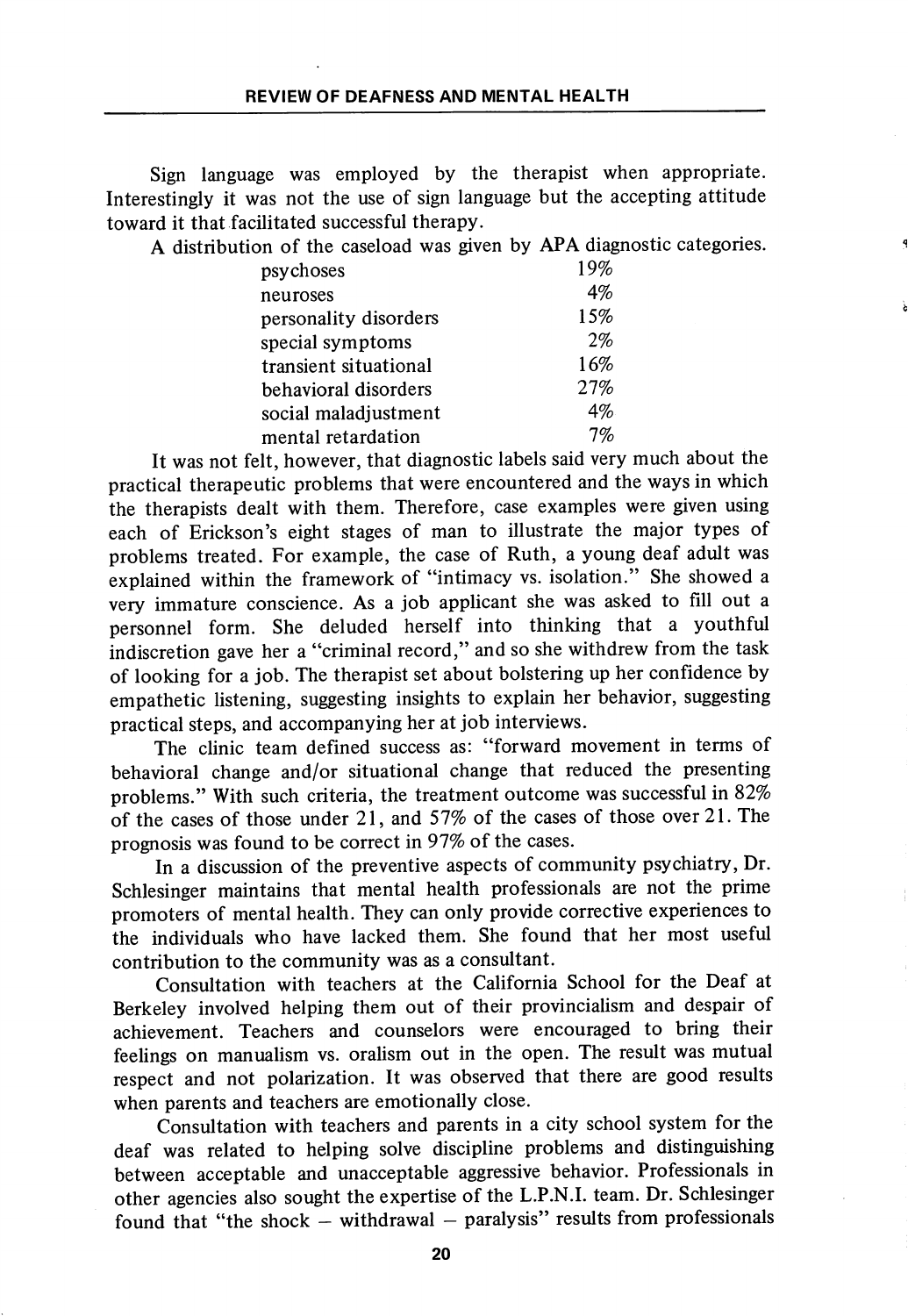being more concerned about not being understood than not understanding. In the process of bringing some light to the oral-manual controversy, Dr. Schlesinger developed the following criteria: "Sign language is generally helpful in the development of deaf children when it is used with positive affect, without conflict, is accompanied by speech and auditory training, and is used before a feeling of communicative impotence occurs between mother and child."

One of the chapters examined the differences between deaf children in day schools and those in residential schools. It was found that deaf children of deaf parents had a better self-image than deaf children of hearing parents regardless of the type of school — day or residential. Regarding social and personal adjustment, it was found that maturity, responsibility and independence decline as the level of family stability declines. Day school children are more influenced by family climate. Many residential school placements were due solely to the parents' inability to cope. Lack of sex role identity is not caused by factors inherent in residential school living, but by lack of a parent model. The knowledge of manual communication did not impede the acquisition of spoken English. The child with the greatest school achievement is the deaf child of hearing parents who studies in a day school by means of the total communication method.

In a very significant chapter dealing with the development of communicative competence, it was found that the young deaf child's social and personal adjustment are positively related to his communicative competence. Also relating to communicative competence are: parents' communicative skills, self-esteem, flexibility, warmth, creativity, relaxed manner, enjoyment of child, and approval of child.

Regarding the effects of communication deficit on early childhood socialization, mothers with hearing children were found to be more permissive, creative, flexible, approving, non-intrusive, and non-didactic. Mothers of deaf and hearing children appear to be the same regarding their effectiveness in achieving the child's cooperation, relaxed comfortable manner, use of body language, and enjoyment of interaction with the child.

Clausen has stated; "It is the parents task to provide the physical nurturance for the child; it is the child's task to accept it." Dr. Schlesinger concludes: "The nature of deafness, because of the effect on the parent-child communication, is the physical handicap with the most far reaching influence on both the child's development and the parents' socialization behavior."

Another important conclusion is that "there are more significant differences between the mothers than between the children."

Dr. Schlesinger offered studies and personal observations to show that manual communication would enhance the growth of the deaf child to mature adulthood. Studies of deafness, neurology, ethnocentrism and bilingualism, cultural disadvantagedness, and psychiatry were used to support her thesis. Some interesting observations were: deaf children of deaf